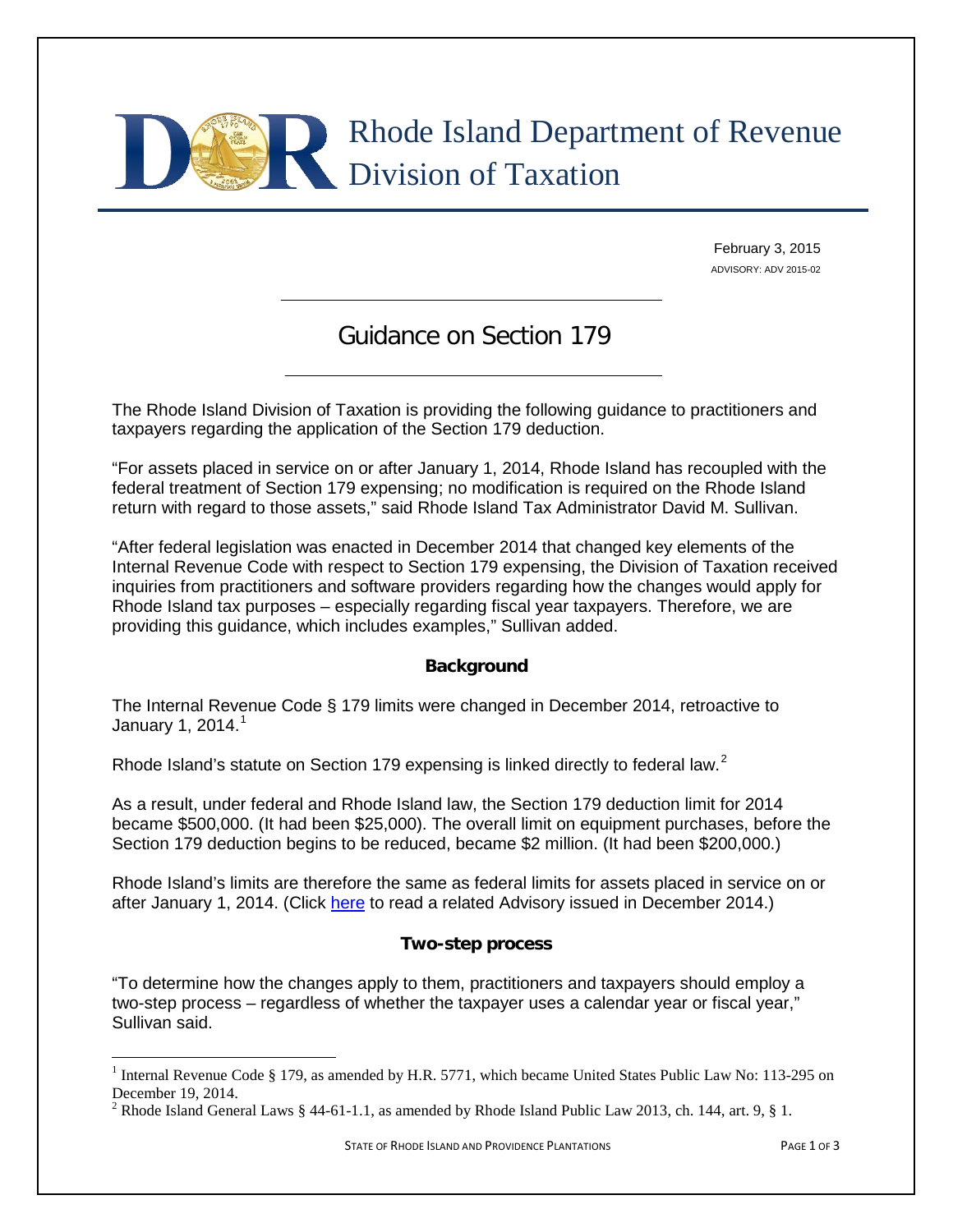STEP # 1: Was the asset placed in service on or after January 1, 2014?

STEP # 2: If the answer to the question above is "yes," follow the federal rules. If the answer to Step # 1 is "no," the Rhode Island Section 179 deduction limit is \$25,000.

## **Section 179 -- Examples[3](#page-1-0)**

The following examples serve to illustrate the principles outlined in this Advisory. The first group of examples is for calendar-year taxpayers; the second group is for fiscal-year taxpayers.

CALENDAR YEAR TAXPAYERS

- 1.) ABC Corp. placed an asset in service in December 2013. The \$25,000 Rhode Island limit applies.
- 2.) DEF Corp. placed an asset in service in February 2014. The Rhode Island limit, which is the same as the federal limit of \$500,000, applies.
- 3.) GHI Corp. places an asset in service in February 2015. The Rhode Island limit, which is the same as the federal limit of \$25,000, applies.

FISCAL YEAR TAXPAYERS

- 4.) JKL Corp.'s fiscal year ends June 30. It placed an asset in service in December 2013. The \$25,000 Rhode Island limit applies.
- 5.) MNO Corp.'s fiscal year ends June 30. It placed an asset in service in February 2014. The Rhode Island limit, which is the same as the federal limit of \$500,000, applies. That is because the asset was placed in service on or after January 1, 2014.
- 6.) PQR Corp.'s fiscal year ends June 30. It placed an asset in service in November 2014. The Rhode Island limit, which is the same as the federal limit of \$500,000, applies.
- 7.) STU Corp.'s fiscal year ends June 30. It places an asset in service in February 2015. The Rhode Island limit of \$500,000 applies. That is because the federal limits in the new federal law apply to taxable years beginning after 2009 and before 2015. In this example, the entity's fiscal year began July 1, 2014.
- 8.) VWX Corp. and YZ Corp. both use a fiscal year which ends June 30. VWX Corp. placed an asset in service in November 2014. YZ Corp. placed an asset in service in March 2015. The Rhode Island limit, which is the same as the federal limit of \$500,000, applies.
- 9.) AAZZ Corp.'s fiscal year ends November 30. The following table shows the Rhode Island Section 179 limit for AAZZ's fiscal year from December 1, 2013, to November 30, 2014, if AAZZ had placed all its assets in service in a particular month:

<span id="page-1-0"></span><sup>&</sup>lt;sup>3</sup> The names of entities in this Advisory are not intended to represent the names of actual entities.